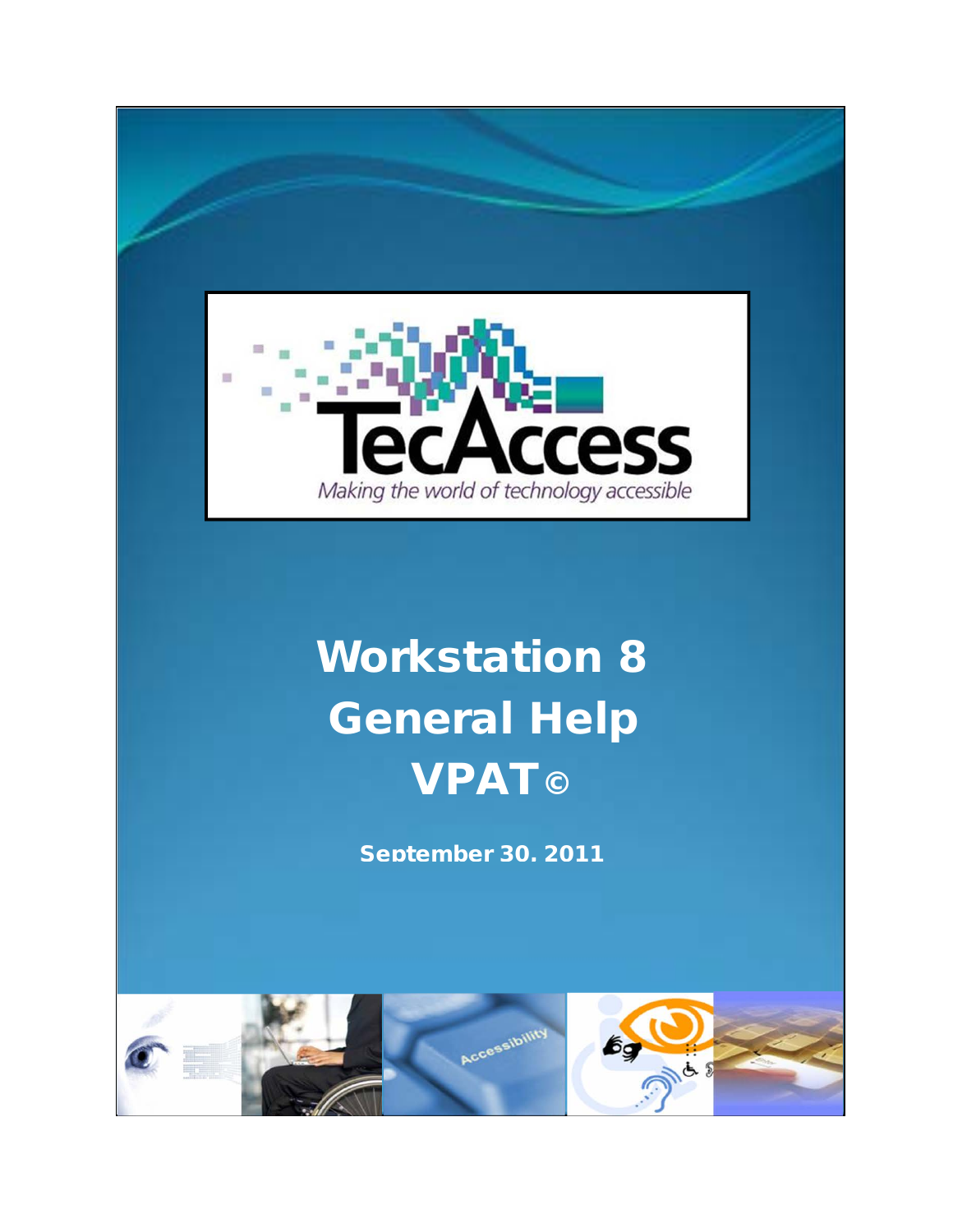

# **VPAT©**

Since the VPAT must be comprehensive, all Section 508 issues on all pages must be corrected to sustain compliance.

| <b>Criteria</b>                                                                    | <b>Supporting</b><br><b>Features</b>      | <b>Remarks and Explanations</b>                     |
|------------------------------------------------------------------------------------|-------------------------------------------|-----------------------------------------------------|
| Section 1194.21 Software Applications<br>and Operating Systems                     | Not Applicable                            | Not Applicable                                      |
| Section 1194.22 Web-based Intranet<br>and Internet Information and<br>Applications | Supports with<br><b>Exceptions</b>        | Please refer to the 1194.22 section for<br>details. |
| Section 1194.23 Telecommunications<br>Products                                     | Not Applicable                            | Not Applicable                                      |
| Section 1194.24 Video and Multi-<br>media Products                                 | Not Applicable                            | Not Applicable                                      |
| Section 1194.25 Self-Contained,<br>Closed Products                                 | Not Applicable                            | Not Applicable                                      |
| Section 1194.26 Desktop and Portable<br>Computers                                  | Not Applicable                            | Not Applicable                                      |
| Section 1194.31 Functional<br>Performance Criteria                                 | <b>Supports with</b><br><b>Exceptions</b> | Please refer to the 1194.31 section for<br>details. |
| Section 1194.41 Information,<br>Documentation, and Support                         | <b>Supports</b>                           | Please refer to the 1194.41 section for<br>details. |

#### **Support Levels**

| <b>Support Level</b>                                       | <b>Description</b>                                                                                                                                                               |
|------------------------------------------------------------|----------------------------------------------------------------------------------------------------------------------------------------------------------------------------------|
| <b>Supports</b>                                            | Use this language when you determine the product<br>fully meets the letter and intent of the Criteria.                                                                           |
| <b>Supports with Exceptions/Minor</b><br><b>Exceptions</b> | Use this language when you determine the product<br>does not fully meet the letter and intent of the<br>Criteria, but provides some level of access relative to<br>the Criteria. |
| <b>Supports through Equivalent</b><br><b>Facilitation</b>  | Use this language when you have identified an<br>alternate way to meet the intent of the Criteria or<br>when the product does not fully meet the intent of                       |

TecAccess LLC 2410 Granite Ridge Road Building A, Unit 1 Rockville, VA 23146 **CONFIDENTIAL AND PROPRIETARY**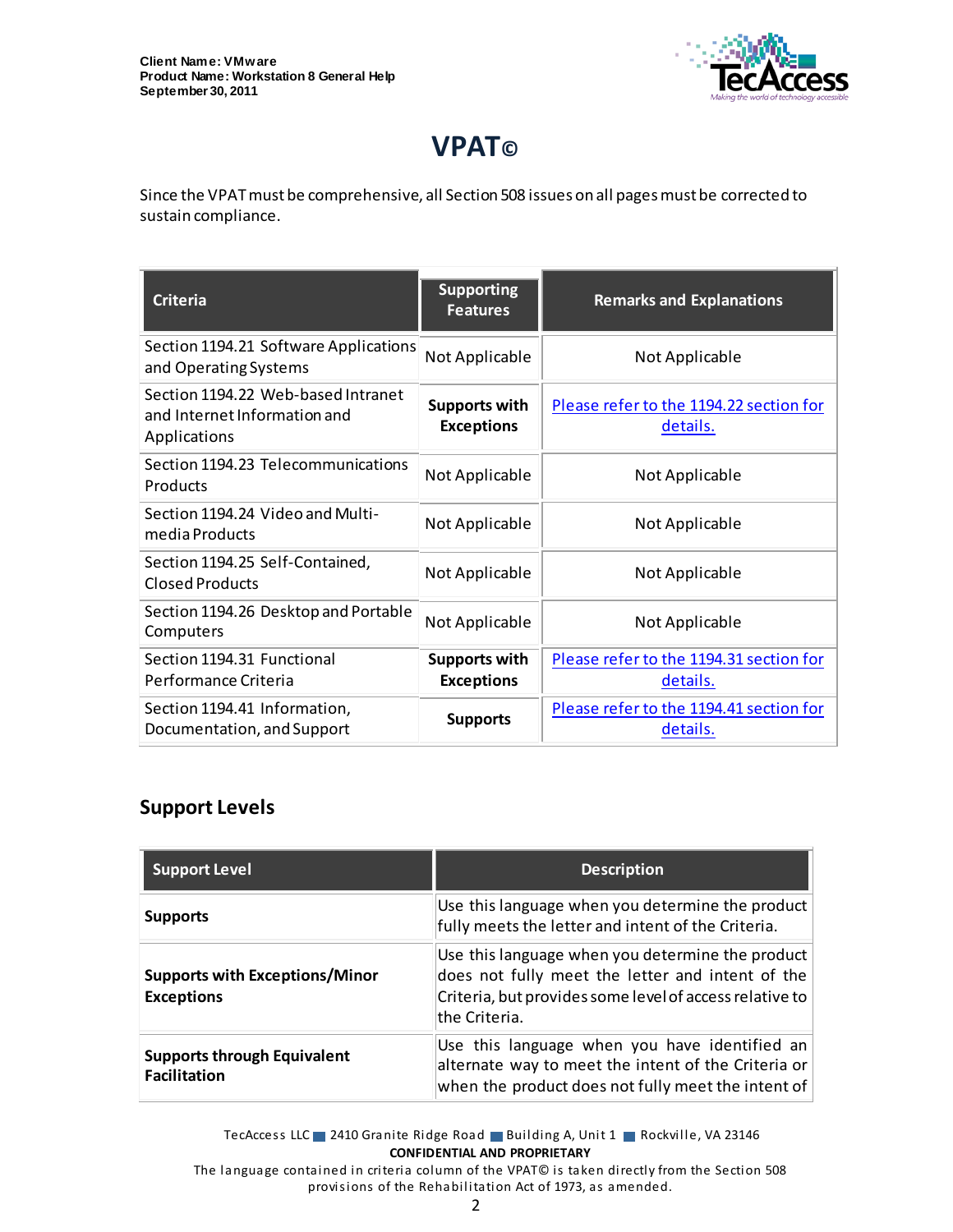

| <b>Support Level</b>                                                | <b>Description</b>                                                                                                                                                                                                                                                                                                                                  |  |
|---------------------------------------------------------------------|-----------------------------------------------------------------------------------------------------------------------------------------------------------------------------------------------------------------------------------------------------------------------------------------------------------------------------------------------------|--|
|                                                                     | the Criteria.                                                                                                                                                                                                                                                                                                                                       |  |
| Supports when combined with<br><b>Compatible AT</b>                 | Use this language when you determine the product<br>fully meets the letter and intent of the Criteria when<br>used in combination with Compatible Assistive<br>Technology ("AT"). For example, many software<br>programs can provide speech output when<br>combined with a compatible screen reader<br>(commonly used AT for people who are blind). |  |
| Does Not Support                                                    | Use this language when you determine the product<br>does not meet the letter or intent of the Criteria.                                                                                                                                                                                                                                             |  |
| <b>Not Applicable</b>                                               | Use this language when you determine the Criteria<br>does not apply to the specific product.                                                                                                                                                                                                                                                        |  |
| Not Applicable - Fundamental<br><b>Alteration Exception Applies</b> | Use this language when you determine a<br>Fundamental Alteration of the product would be<br>required to meet the Criteria (see the access board's<br>standards for the definition of "fundamental<br>alteration").                                                                                                                                  |  |

TecAccess LLC 2410 Granite Ridge Road Building A, Unit 1 Rockville, VA 23146 **CONFIDENTIAL AND PROPRIETARY** The language contained in criteria column of the VPAT© is taken directly from the Section 508 provisions of the Rehabilitation Act of 1973, as amended.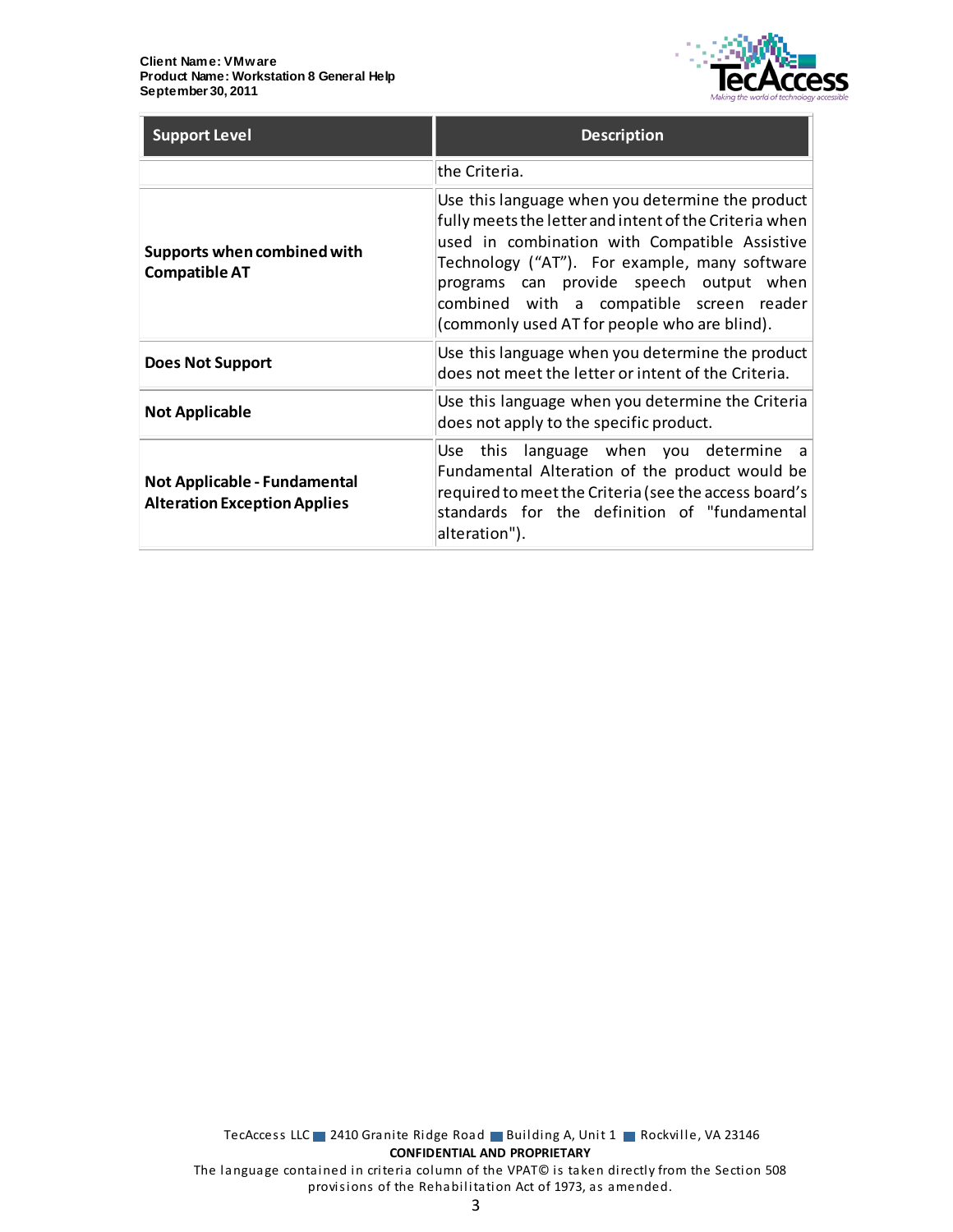

# <span id="page-3-0"></span>**§ 1194.22 Web-based Intranet and Internet Information and Applications**

| <b>Criteria</b>                                                                                                                                                          | <b>Support Level</b>                      | <b>Remarks and Explanations</b>                                                                   |
|--------------------------------------------------------------------------------------------------------------------------------------------------------------------------|-------------------------------------------|---------------------------------------------------------------------------------------------------|
| (a) A text equivalent for every<br>non-text element shall be<br>provided (e.g., via "alt",<br>"longdesc", or in element<br>content).                                     | <b>Supports with</b><br><b>Exceptions</b> | Not all images have alt attributes.                                                               |
| (b) Equivalent alternatives for any<br>multimedia presentation shall be<br>synchronized with the<br>presentation.                                                        | <b>Not Applicable</b>                     | VMware Workstation Help does not<br>use multimedia.                                               |
| (c) Web pages shall be designed<br>so that all information conveyed<br>with color is also available without<br>color, for example from context or<br>markup.             | <b>Supports</b>                           | Color is not used as a sole means of<br>conveying information.                                    |
| (d) Documents shall be organized<br>so they are readable without<br>requiring an associated style<br>sheet.                                                              | <b>Supports</b>                           | The help pages can be read with style<br>sheets disabled. Headings and lists<br>have HTML markup. |
| (e) Redundant text links shall be<br>provided for each active region of<br>a server-side image map.                                                                      | <b>Not Applicable</b>                     | Server-side image maps are not used.                                                              |
| (f) Client-side image maps shall be<br>provided instead of server-side<br>image maps except where the<br>regions cannot be defined with an<br>available geometric shape. | <b>Not Applicable</b>                     | Client-side image maps are not used.                                                              |
| (g) Row and column headers shall<br>be identified for data tables.                                                                                                       | <b>Supports with</b><br><b>Exceptions</b> | Row and column headers are not<br>supplied for all data tables.                                   |
| (h) Markup shall be used to<br>associate data cells and header<br>cells for data tables that have two<br>or more logical levels of row or<br>column headers.             | <b>Not Applicable</b>                     | Data tables do not have multilevel<br>columns or rows.                                            |
| (i) Frames shall be titled with text<br>that facilitates frame identification<br>and navigation                                                                          | <b>Does Not Support</b>                   | Frames are used without meaningful<br>titles.                                                     |
| (j) Pages shall be designed to<br>avoid causing the screen to flicker<br>with a frequency greater than 2 Hz                                                              | <b>Supports</b>                           | Pages do not flash or blink.                                                                      |

TecAccess LLC 2410 Granite Ridge Road Building A, Unit 1 Rockville, VA 23146 **CONFIDENTIAL AND PROPRIETARY**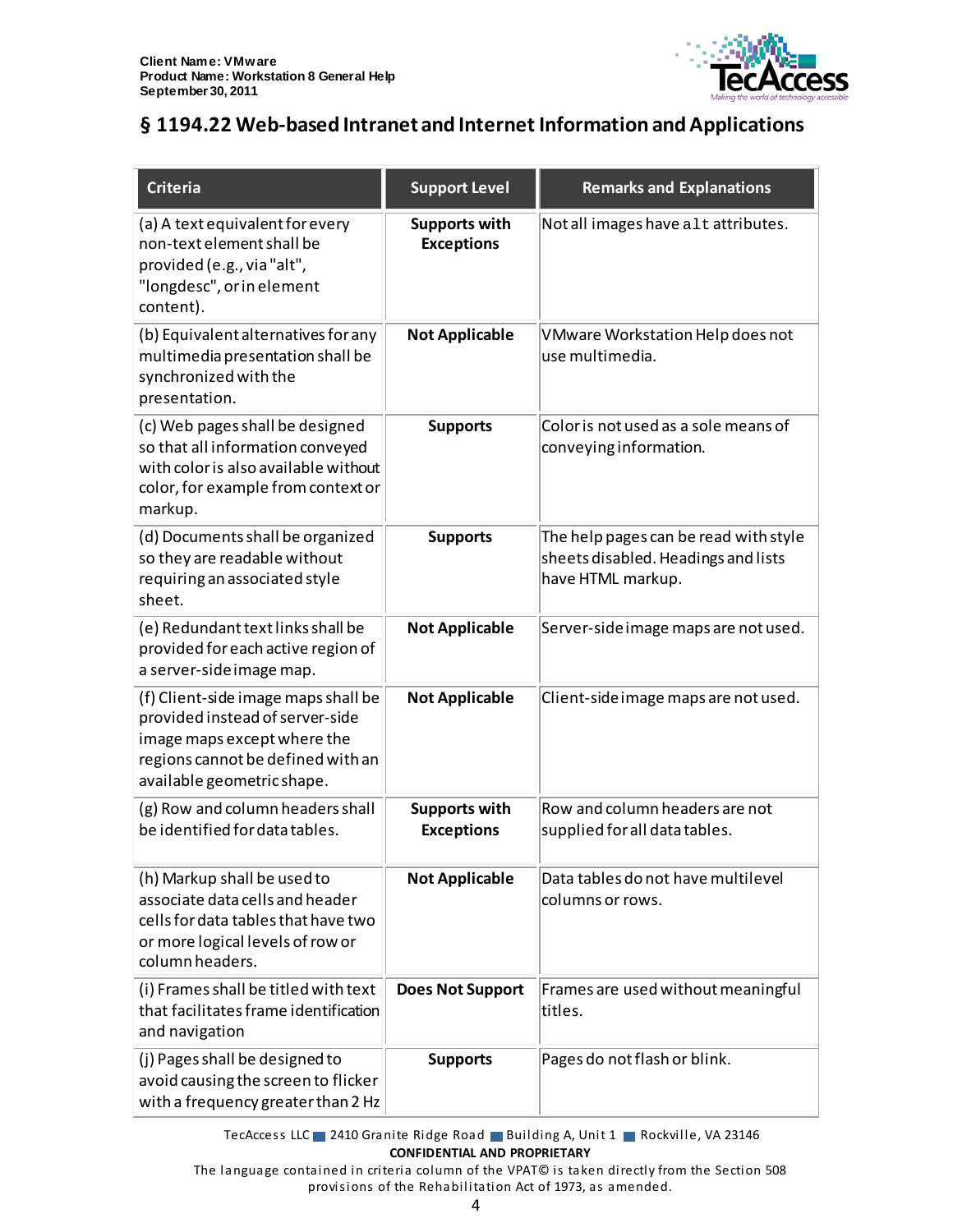

| <b>Criteria</b>                                                                                                                                                                                                                                                                                                             | <b>Support Level</b>                      | <b>Remarks and Explanations</b>                                                                                                                                                                                                                                                                                                                               |
|-----------------------------------------------------------------------------------------------------------------------------------------------------------------------------------------------------------------------------------------------------------------------------------------------------------------------------|-------------------------------------------|---------------------------------------------------------------------------------------------------------------------------------------------------------------------------------------------------------------------------------------------------------------------------------------------------------------------------------------------------------------|
| and lower than 55 Hz.                                                                                                                                                                                                                                                                                                       |                                           |                                                                                                                                                                                                                                                                                                                                                               |
| (k) A text-only page, with<br>equivalent information or<br>functionality, shall be provided to<br>make a web site comply with the<br>provisions of this part, when<br>compliance cannot be<br>accomplished in any other way.<br>The content of the text-only page<br>shall be updated whenever the<br>primary page changes. | <b>Does Not Support</b>                   | Workstation Help does not provide a<br>text-only version.                                                                                                                                                                                                                                                                                                     |
| (I) When pages utilize scripting<br>languages to display content, or to<br>create interface elements, the<br>information provided by the script<br>shall be identified with functional<br>text that can be read by Assistive<br>Technology.                                                                                 | <b>Supports with</b><br><b>Exceptions</b> | Not all interface elements are<br>keyboard accessible.                                                                                                                                                                                                                                                                                                        |
| (m) When a web page requires<br>that an applet, plug-in or other<br>application be present on the<br>client system to interpret page<br>content, the page must provide a<br>link to a plug-in or applet that<br>complies with §1194.21(a)<br>through (I).                                                                   | <b>Not Applicable</b>                     | Plug-ins are not used.                                                                                                                                                                                                                                                                                                                                        |
| (n) When electronic forms are<br>designed to be completed on-line,<br>the form shall allow people using<br>Assistive Technology to access the<br>information, field elements, and<br>functionality required for<br>completion and submission of the<br>form, including all directions and<br>cues.                          | <b>Supports with</b><br><b>Exceptions</b> | When using the Web-based GUI, not<br>all form fields are accessible to<br>Assistive Technology (AT). For example,<br>under the Search Tab, the search field<br>is not labeled so the user cannot tell<br>what should be entered. The user can<br>identify it as a form field, but the label<br>does not exist to tell the user what to<br>enter in the field. |
| (o) A method shall be provided<br>that permits users to skip<br>repetitive navigation links.                                                                                                                                                                                                                                | <b>Does Not Support</b>                   | There are navigation tabs on the<br>screen presented to the user,<br>however, there is no skip navigation<br>link to take the user to the main<br>content.                                                                                                                                                                                                    |
| (p) When a timed response is                                                                                                                                                                                                                                                                                                | <b>Not Applicable</b>                     | Timed responses are not required.                                                                                                                                                                                                                                                                                                                             |

TecAccess LLC 2410 Granite Ridge Road Building A, Unit 1 Rockville, VA 23146 **CONFIDENTIAL AND PROPRIETARY**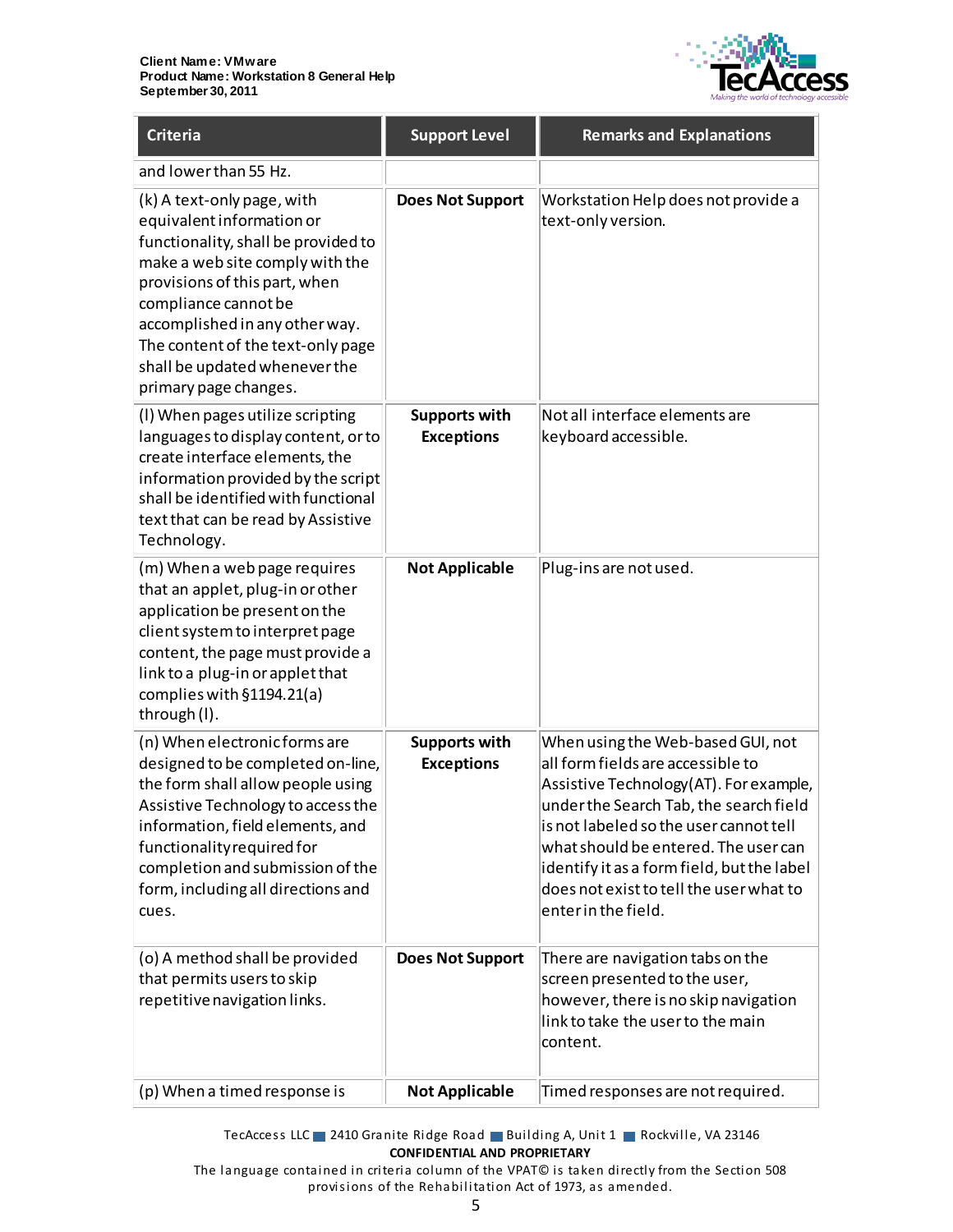

| <b>Criteria</b>                                                                                                    | <b>Support Level</b> | <b>Remarks and Explanations</b> |
|--------------------------------------------------------------------------------------------------------------------|----------------------|---------------------------------|
| required, the user shall be alerted $\parallel$<br>and given sufficient time to<br>indicate more time is required. |                      |                                 |

*Note to 1194.22: The Board interprets paragraphs (a) through (k) of this section as consistent with the following priority 1 Checkpoints of the Web Content Accessibility Guidelines 1.0 (WCAG 1.0) (May 5 1999) published by the Web Accessibility Initiative of the World Wide Web Consortium: Paragraph (a) - 1.1, (b) - 1.4, (c) - 2.1, (d) - 6.1, (e) - 1.2, (f) - 9.1, (g) - 5.1, (h) - 5.2, (i) - 12.1, (j) - 7.1, (k) - 11.4.*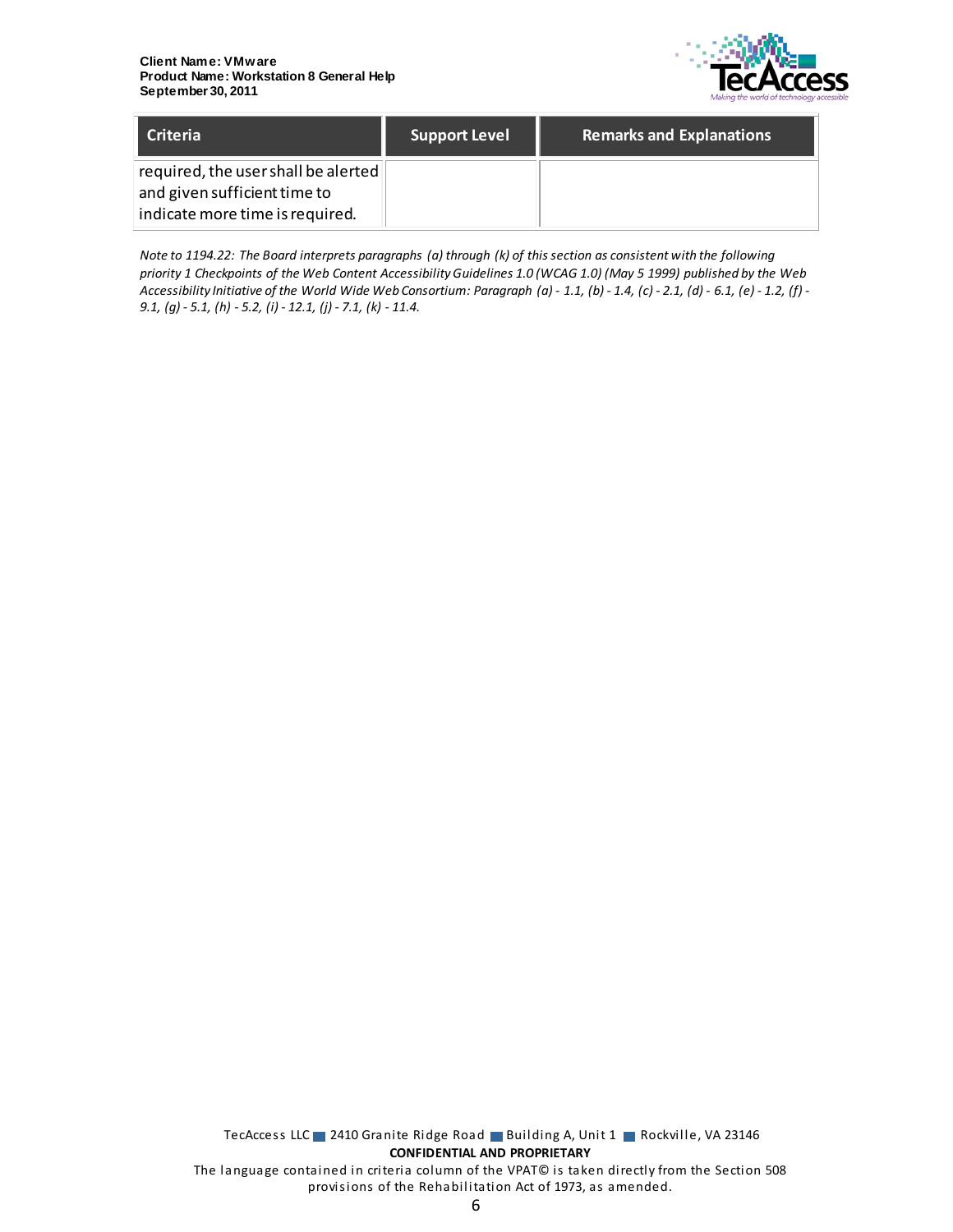

## **§1194.31 Functional Performance Criteria**

| <b>Criteria</b>                                                                                                                                                                                                                                                                                                                     | <b>Support Level</b>                      | <b>Remarks and Explanations</b>                                                                                                                |
|-------------------------------------------------------------------------------------------------------------------------------------------------------------------------------------------------------------------------------------------------------------------------------------------------------------------------------------|-------------------------------------------|------------------------------------------------------------------------------------------------------------------------------------------------|
| (a) At least one mode of operation<br>and information retrieval that does<br>not require user vision shall be<br>provided, or support for Assistive<br>Technology used by people who<br>are blind or visually impaired shall<br>be provided.                                                                                        | <b>Supports with</b><br><b>Exceptions</b> | Please refer to 1194.22 for details.                                                                                                           |
| (b) At least one mode of operation<br>and information retrieval that does<br>not require visual acuity greater<br>than 20/70 shall be provided in<br>audio and enlarged print output<br>working together or independently,<br>or support for Assistive Technology<br>used by people who are visually<br>impaired shall be provided. | <b>Supports</b>                           | VMware Workstation Help can be used<br>by people who are visually impaired<br>and with assistive technologies such as<br>screen magnification. |
| (c) At least one mode of operation<br>and information retrieval that does<br>not require user hearing shall be<br>provided, or support for Assistive<br>Technology used by people who<br>are deaf or hard of hearing shall be<br>provided                                                                                           | <b>Supports</b>                           | Hearing is not required.                                                                                                                       |
| (d) Where audio information is<br>important for the use of a product,<br>at least one mode of operation and<br>information retrieval shall be<br>provided in an enhanced auditory<br>fashion, or support for assistive<br>hearing devices shall be provided.                                                                        | <b>Not Applicable</b>                     | Audio is not present.                                                                                                                          |
| (e) At least one mode of operation<br>and information retrieval that does<br>not require user speech shall be<br>provided, or support for Assistive<br>Technology used by people with<br>disabilities shall be provided.                                                                                                            | <b>Supports</b>                           | User speech is not required.                                                                                                                   |
| (f) At least one mode of operation<br>and information retrieval that does<br>not require fine motor control or<br>simultaneous actions and that is<br>operable with limited reach and                                                                                                                                               | <b>Supports</b>                           | Fine motor control is not required to<br>use the application.                                                                                  |

TecAccess LLC 2410 Granite Ridge Road Building A, Unit 1 Rockville, VA 23146 **CONFIDENTIAL AND PROPRIETARY**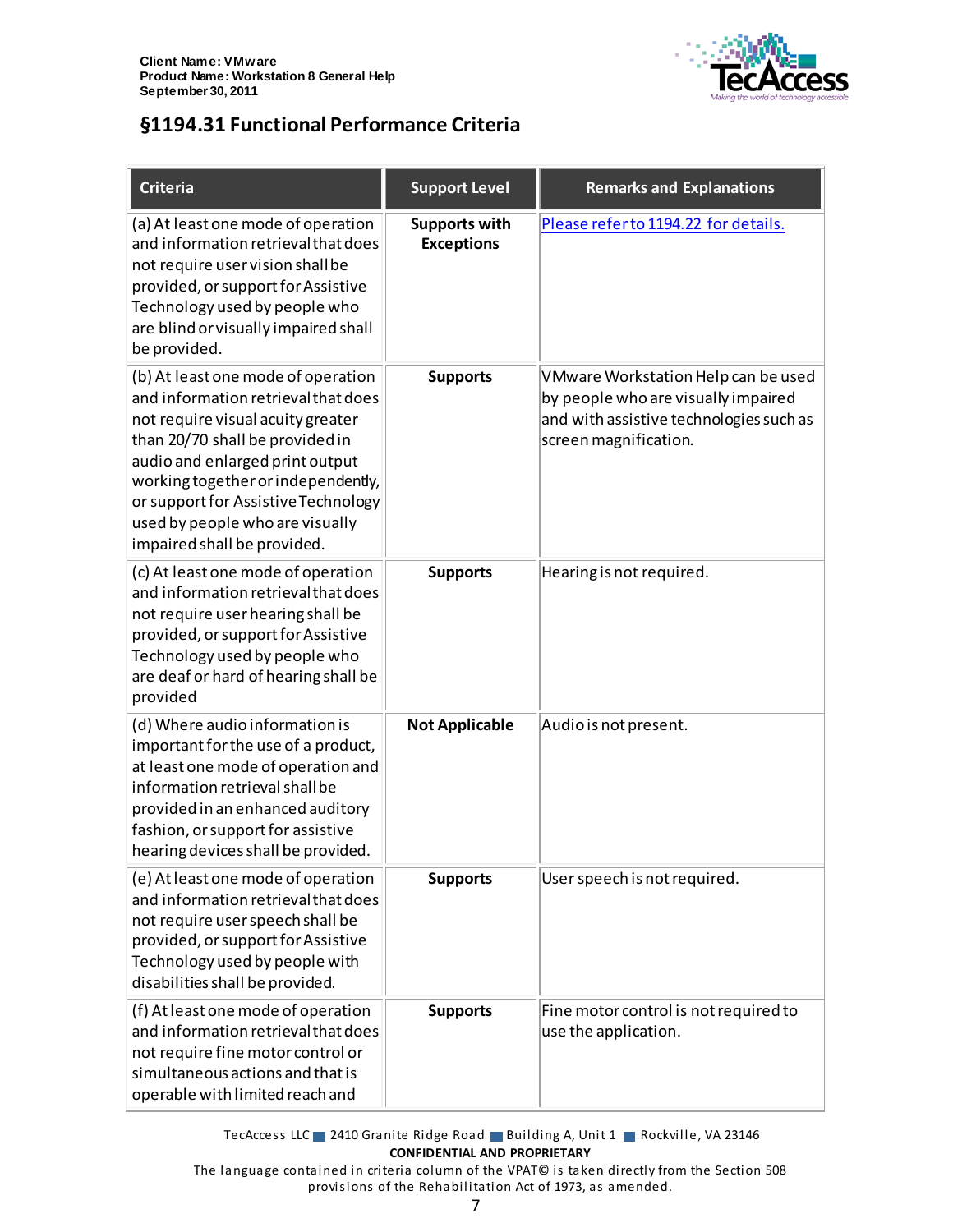

| Criteria                    | <b>Support Level</b> | <b>Remarks and Explanations</b> |
|-----------------------------|----------------------|---------------------------------|
| strength shall be provided. |                      |                                 |

TecAccess LLC 2410 Granite Ridge Road Building A, Unit 1 Rockville, VA 23146 **CONFIDENTIAL AND PROPRIETARY** The language contained in criteria column of the VPAT© is taken directly from the Section 508 provisions of the Rehabilitation Act of 1973, as amended.